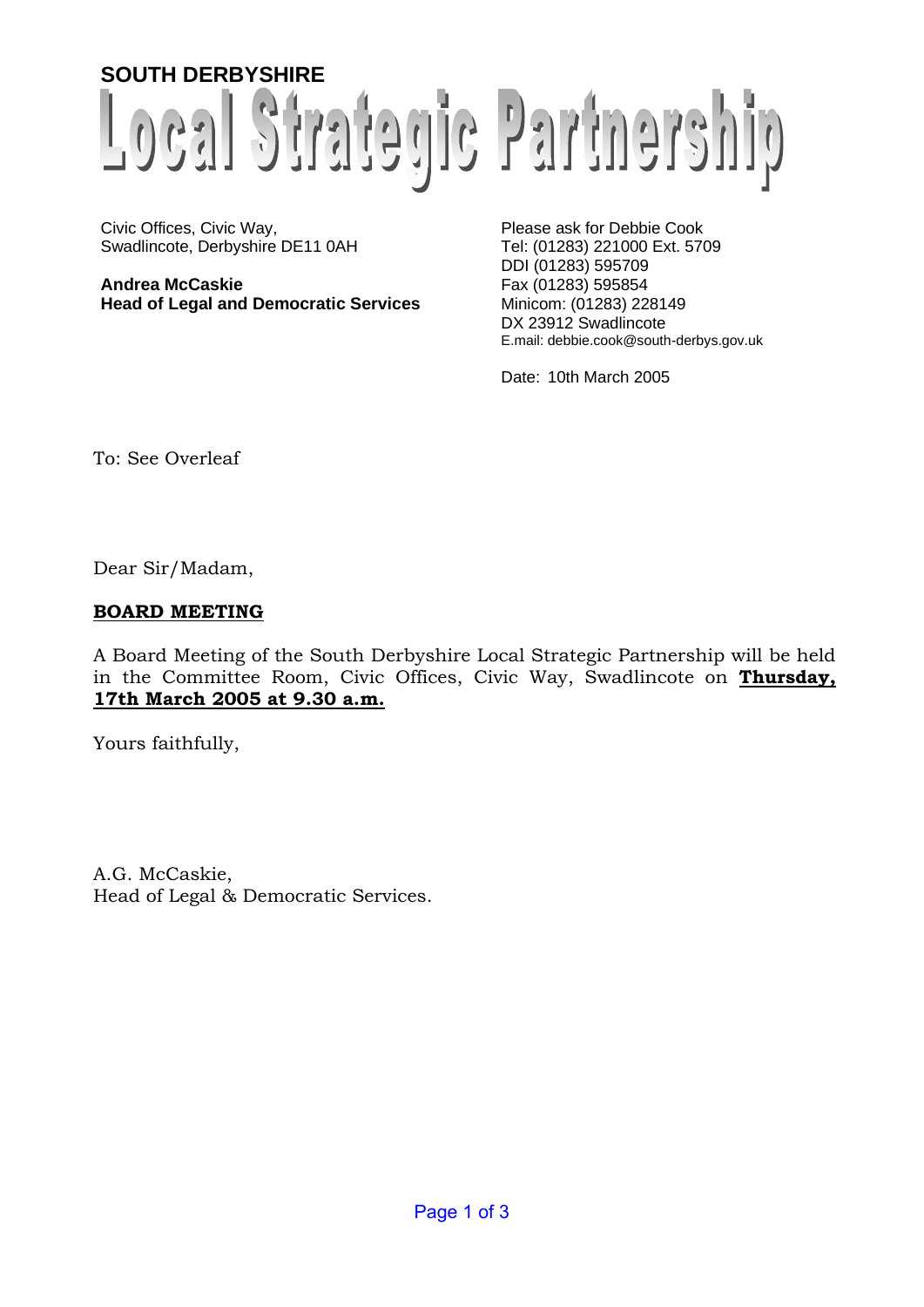# **Local Authorities Sector**

Frank McArdle (Chief Executive, South Derbyshire District Council) Evadne Robbins (Derbyshire Association of Local Councils) County Councillor Joyce Sanders District Councillor Heather Wheeler District Councillor Barrie Whyman, MBE **(Vice-Chair)** District Councillor John Wilkins

#### **Other Public Sector**

Simon Caines (Connexions Derbyshire) Jeff Dolby (Environment Agency) Nina Ennis (Derbyshire Dales and South Derbyshire Primary Care Trust) Chief Superintendent Tony Hurrell (Derbyshire Constabulary) **(Chair)** Karen Jones (Trident Housing Association) Clare Williamson (Learning and Skills Council)

## **Private Sector**

Susan Bell, OBE (National Forest Company) Karen Bradley (Toyota UK) Sharon Forton (Derbyshire Chamber) Penny Coates (Nottingham East Midlands Airport) John Oake (Sharpe's Pottery Heritage and Arts Trust) George Tansley (Etete Ltd.)

## **Voluntary/Community Sector**

Julie Batten (People Express) Reverend Bob Hollings (Churches Together) Graeme Royall (South Derbyshire Citizens' Advice Bureau) Jo Smith (South Derbyshire CVS) Helena Stubbs (Derbyshire Rural Community Council) Glenys Williams (Old Post Regeneration Association)